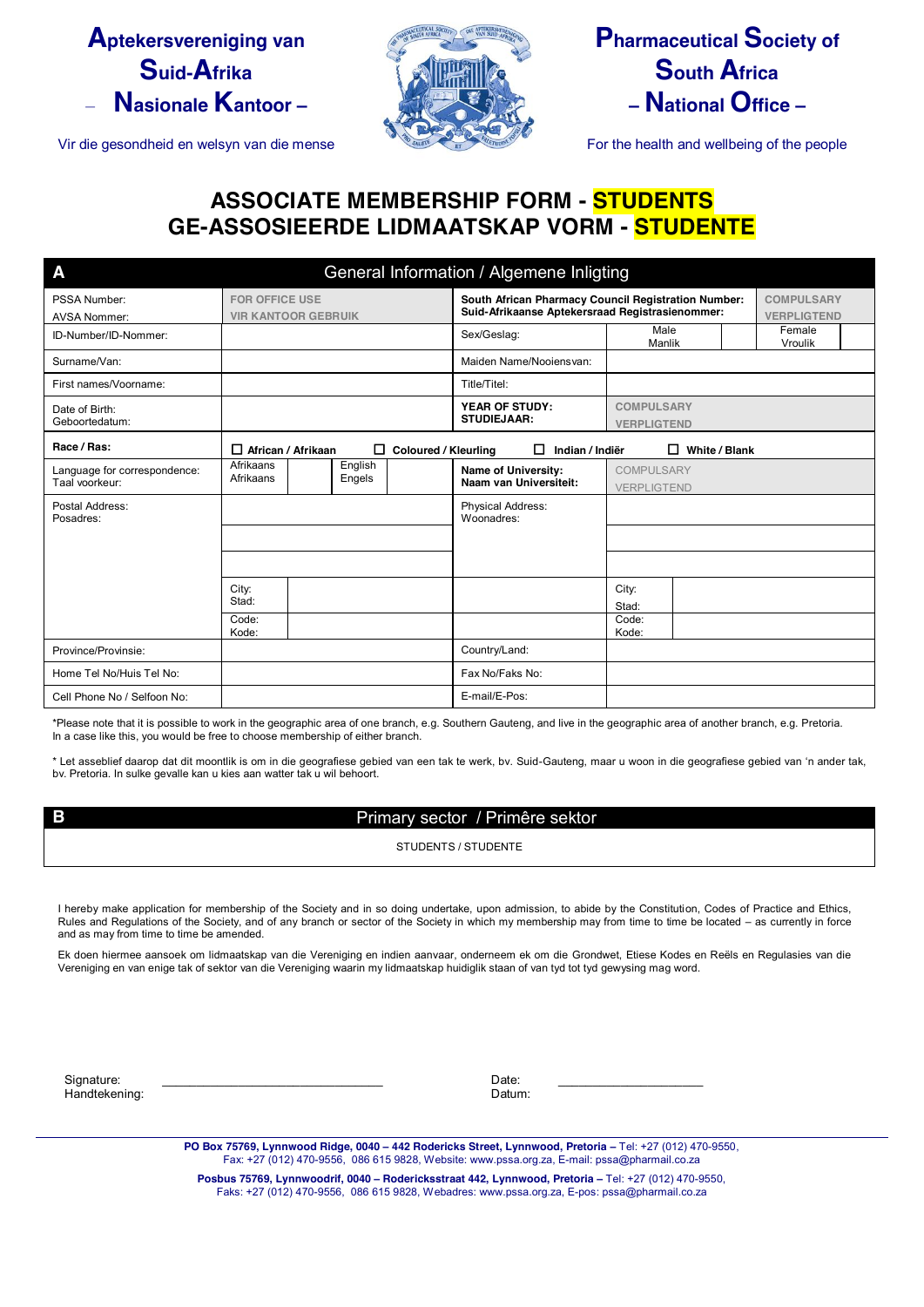

www.pps.co.za Johannesburg 2193 PO Box 1089 . Houghton 2041 www.pps.co.za

Dear Student

#### **PPS PROFESSIONAL INDEMNITY PROVIDER**

PSSA, in one of its previous correspondences, communicated the appointment of Professional Provident Society (PPS) as the official broker for the Professional Indemnity Provider, underwritten by HOLLARD Insurance Company Ltd.

All PSSA pharmacist members, who have the Professional Indemnity Provider product through PSSA and have completed the notification on the proposal form, will automatically become members of PPS. This will entitle the selected pharmacists to PPS' full range of insurance, investment and healthcare products.

PPS will be, in due course, contacting PSSA members who have taken up the Professional Indemnity Provider in order to highlight the selection of benefits you are entitled to. Alternatively, you can contact PPS directly on 0860 777 784 or emai[l sti@pps.co.za.](mailto:sti@pps.co.za)

PPS would like to thank you for your valued support and we look forward to a long and mutually beneficial relationship with you.

Kind regards,

**PPS – Insurance for Professionals**

**PROFESSIONAL PROVIDENT SOCIETY MARKETING SERVICES (PTY) LTD Reg. No. 2005/005531/07** *Directors:* Mr M Jackson (Chairman/Chief Executive), Mr C Erasmus, Mr C de Klerk, Mr J Marsden, *Company Secretary:* Mr L Caron

*An Authorised Financial Services Provider - Licence No. 20329 PPS Short-Term Insurance underwritten by Hollard*

**PPSSTING/NO**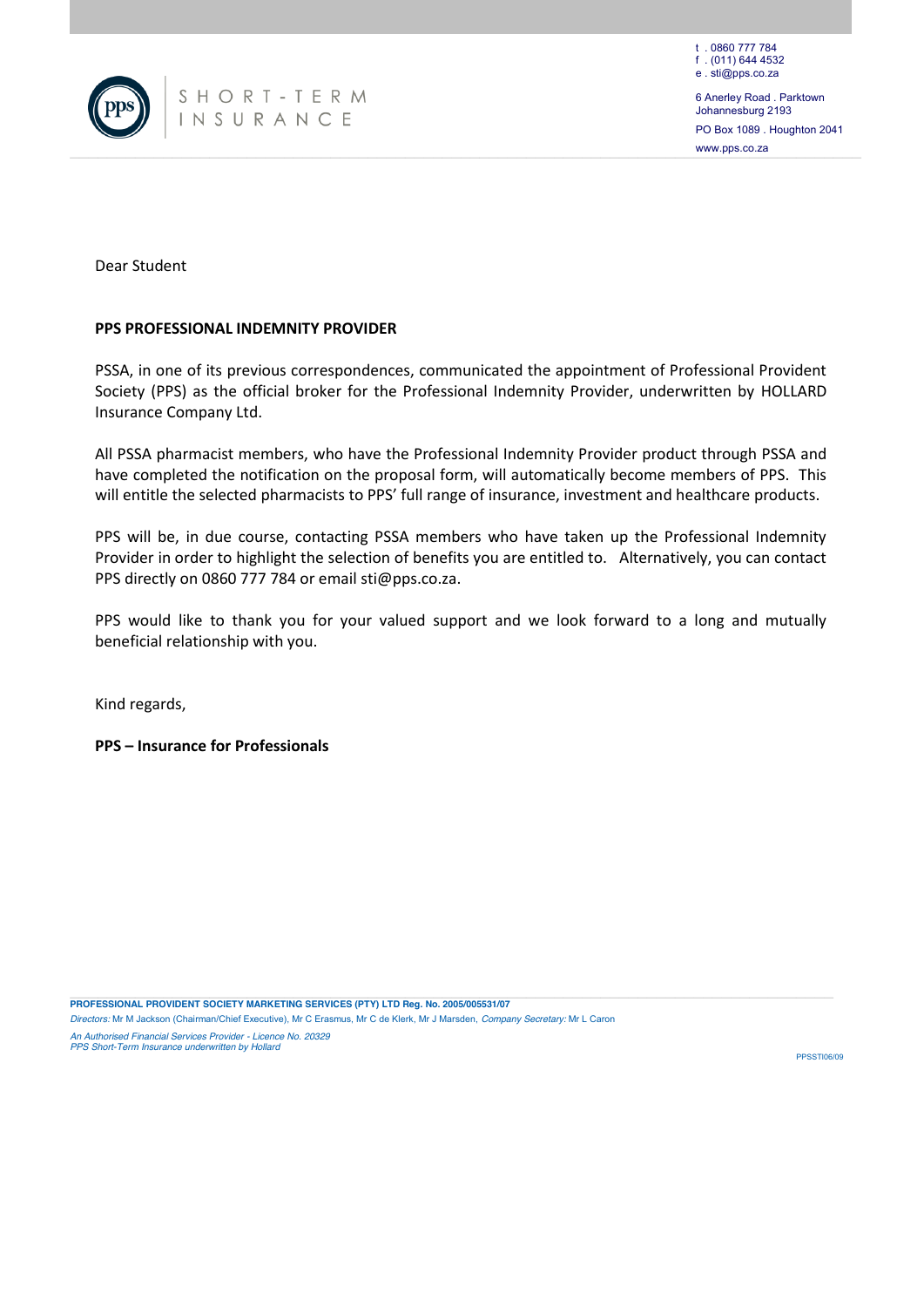





# **PROFESSIONAL INDEMNITY INSURANCE APPLICATION**

**The insurance for which you are applying is managed by PPS and underwritten by HOLLARD**

| <b>Personal Details</b> |                |           |                            |              |  |  |  |
|-------------------------|----------------|-----------|----------------------------|--------------|--|--|--|
| Surname:                | Title:         | Initials: | <b>Full Names:</b>         |              |  |  |  |
| ID No:                  | Date of Birth: |           | <b>SAPC No: COMPULSARY</b> | Maiden Name: |  |  |  |
| Home Tel:               | Cell No:       |           | E-Mail:                    |              |  |  |  |
| Postal Address:         |                |           | Code:                      |              |  |  |  |
| Street Address:         |                |           |                            | Code:        |  |  |  |

#### **University Details**

|       | ``   |
|-------|------|
| Inc   | udv: |
| name. | ear  |
| ч.    | ור   |
|       |      |

#### **Incidents & Claims**

|   | Details of any Errors/ Omissions or Malpractice incidents, claims made or intimated against me:                                                                                                                    |                          |                            |  |  |  |
|---|--------------------------------------------------------------------------------------------------------------------------------------------------------------------------------------------------------------------|--------------------------|----------------------------|--|--|--|
| ۰ | Any claims made against the applicant during the last 10 years:<br>Any circumstances / complaints which may give rise to a claim being made against the applicant:<br>(If yes, attach details to application form) | Yes $\Box$<br>Yes $\Box$ | $N0$ $\Box$<br>$N0$ $\Box$ |  |  |  |
|   |                                                                                                                                                                                                                    |                          |                            |  |  |  |

#### 1. **For Bank / Internet Transfers please use the following account:**

*(Please note that this bank detail is not the same for PSSA membership fees)*

| <b>Pharmaceutical Society of SA - PIP</b> |
|-------------------------------------------|
| <b>Standard Bank</b>                      |
| <b>Lynnwood Ridge</b>                     |
| 051001                                    |
| 011206535                                 |
| Membership number/Initials and surname    |
|                                           |

#### **Please fax the proof of payment together with the application forms to 086 458 8094 or send an e-mail t[o sinah@pharmail.co.za](mailto:sinah@pharmail.co.za)**

I declare and warrant that after enquiry all statements and particulars contained in this proposal and addenda are true and that no information whatever has been withheld which might increase the risk of the Underwriters or influence the acceptance of this Proposal and should the above particulars alter in any way I will advise the Underwriters as soon as possible. I understand that failure to disclose any material facts, which would be likely to influence the acceptance and assessment of the proposal, may result in the Underwriters refusing to provide indemnity or voiding the policy in every respect. I hereby agree and accept that this declaration shall be the basis of the contract between both parties if entered into.

| SIGNATURE / AUTHORIZATION | <b>DATE</b> |  |
|---------------------------|-------------|--|